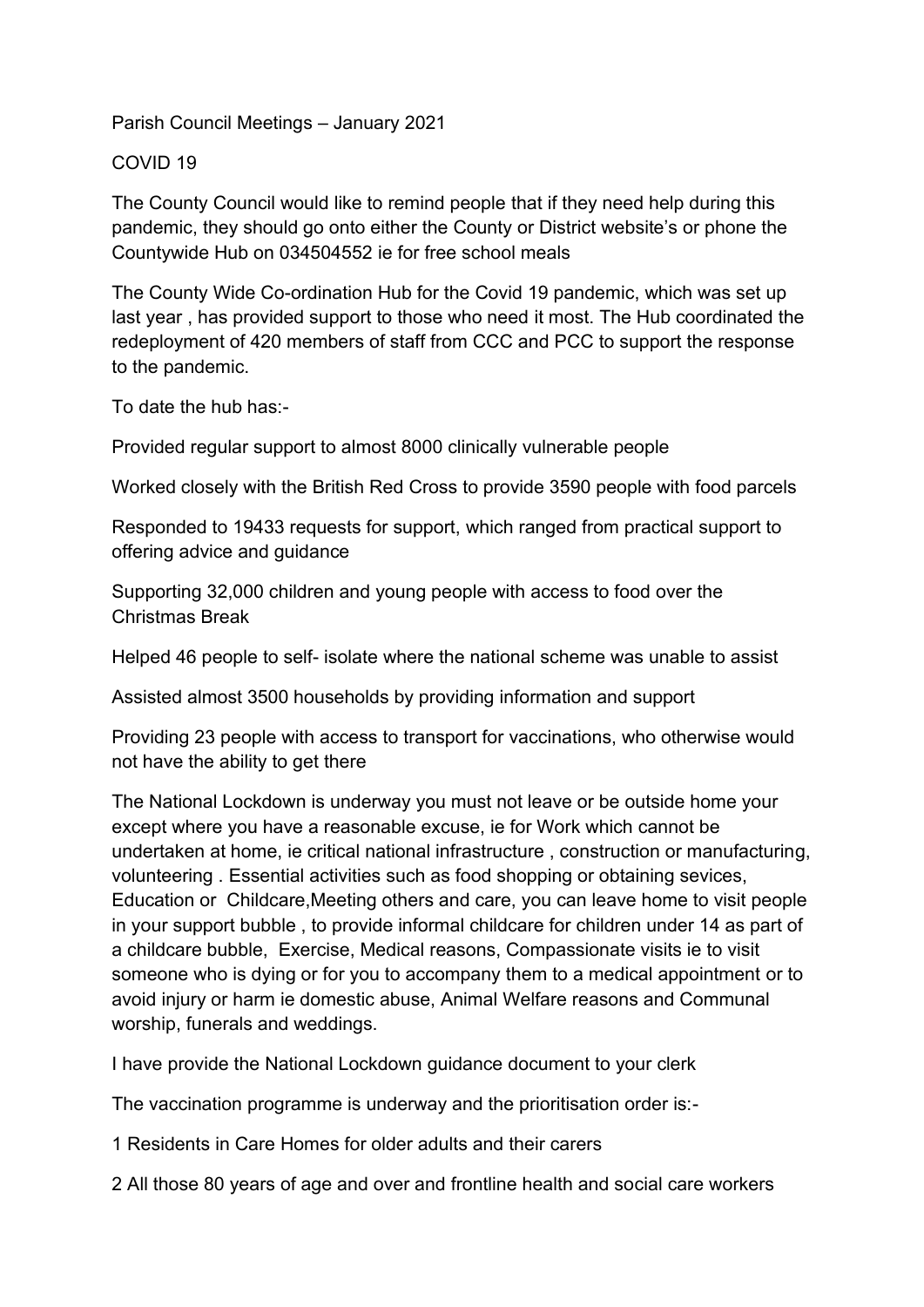3 All those 75 years of age and over

4 All those 70 years of age and over and clinically extremely vulnerable individuals

5 All those 65 years of age and over

6 All individuals aged 16 to 64 years with underlying health conditions which put them at higher risk of serious illness or mortality

7 All those 60 years of age and over

8 All those 55 years of age and over

9 All those 50 years of age and over.

From the Government website it is estimated that these 9 Groups represent around 99% of preventable mortality from COVID 19.

To obtain more information about the vaccination programme in Cambridgeshire , please go to the following website :-

[www.cambridgeshireandpeterboroughccg.nhs.uk/news-and-events/latest](http://www.cambridgeshireandpeterboroughccg.nhs.uk/news-and-events/latest-news/covid-19-national-vaccination-programme)[news/covid-19-national-vaccination-programme](http://www.cambridgeshireandpeterboroughccg.nhs.uk/news-and-events/latest-news/covid-19-national-vaccination-programme)

On the 5<sup>th</sup> January the daily number of new people tested positive for Covid 19 in Huntingdonshire was 109.

The latest information I have on the Coronavirus in Huntingdonshire for the period  $27<sup>th</sup>$  December to  $2<sup>nd</sup>$  January. There were 934 new cases which is up more than 124% on the previous week. There are now 525 cases per 100,000 of population and there were 10 more deaths in the last month.

The Cambridgeshire and Peterborough Against Scams Partnership is advising residents of a Fake Covid 19 Vaccine Scam Text . The bogus message states that the recipient is entitled to a vaccine and to receive more information they should click on the link in blue, which then takes you to another webpage which is branded to look like a genuine NHS page, but it will ask you for proof of ownership address in the form of your bank account, sort code and bank card number

Coronavirus vaccines are administered free of charge. Your surgery or the NHS will not ask for money or your bank details

The County Council are looking at their budgets in January/ February for the next financial year

The West Huntingdonshire Demand Responsive Transport scheme ( Buses) is due to commence once lockdown has ended and once public messaging no longer discourages use of public transport. I will keep the PC updated regarding the scheme.